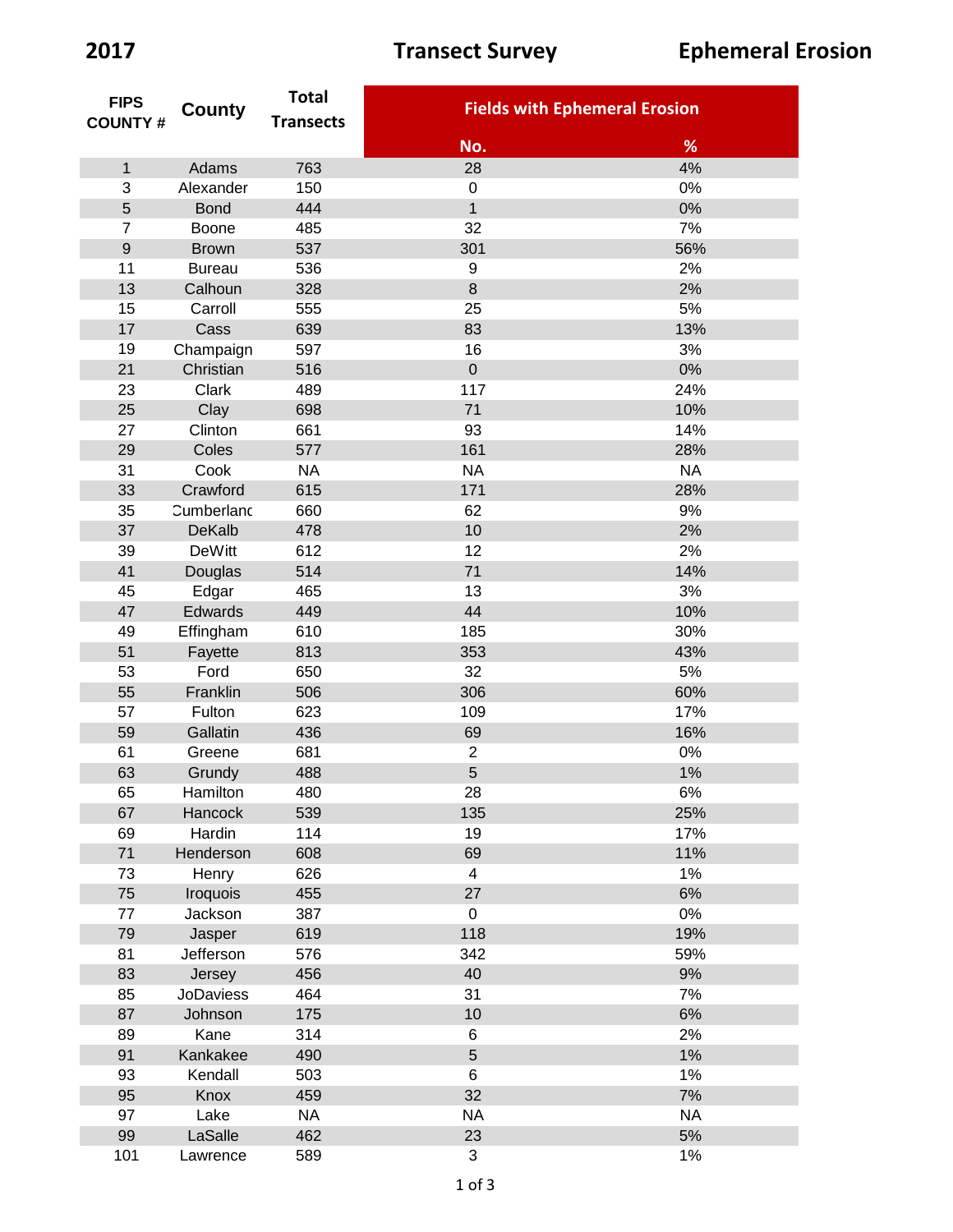| <b>FIPS</b><br><b>COUNTY#</b> | County            | <b>Total</b>     |                                      |       |
|-------------------------------|-------------------|------------------|--------------------------------------|-------|
|                               |                   | <b>Transects</b> | <b>Fields with Ephemeral Erosion</b> |       |
|                               |                   |                  | No.                                  | %     |
| 103                           | Lee               | 535              | 16                                   | 3%    |
| 105                           | Livingston        | 457              | 16                                   | 4%    |
| 107                           | Logan             | 569              | 39                                   | 7%    |
| 109                           | McDonough         | 489              | 159                                  | 33%   |
| 111                           | <b>McHenry</b>    | 409              | 37                                   | 9%    |
| 113                           | McLean            | 501              | $\overline{2}$                       | 0%    |
| 115                           | Macon             | 598              | 57                                   | 10%   |
| 117                           | Macoupin          | 506              | 46                                   | 9%    |
| 119                           | Madison           | 388              | 186                                  | 48%   |
| 121                           | Marion            | 538              | 20                                   | 4%    |
| 123                           | Marshall          | 560              | 349                                  | 62%   |
| 125                           | Mason             | 651              | 8                                    | 1%    |
| 127                           | Massac            | 344              | 13                                   | 4%    |
| 129                           | Menard            | 484              | 27                                   | 6%    |
| 131                           | Mercer            | 444              | 178                                  | 40%   |
| 133                           | Monroe            | 407              | $\pmb{0}$                            | 0%    |
| 135                           | <b>Montgomery</b> | 465              | 10                                   | 2%    |
| 137                           | Morgan            | 355              | 22                                   | 7%    |
| 139                           | Moultrie          | 481              | $6\phantom{1}$                       | 1%    |
| 141                           | Ogle              | 598              | 16                                   | 3%    |
| 143                           | Peoria            | 559              | 139                                  | 25%   |
| 145                           | Perry             | 503              | 104                                  | 21%   |
| 147                           | Piatt             | 632              | 3                                    | 0%    |
| 149                           | Pike              | 519              | 38                                   | 7%    |
| 151                           | Pope              | 331              | 25                                   | 8%    |
| 153                           | Pulaski           | 199              | 10                                   | 5%    |
| 155                           | Putnam            | 236              | 114                                  | 48%   |
| 157                           | Randolph          | 513              | 1                                    | 0%    |
| 159                           | Richland          | 543              | 13                                   | 2%    |
| 161                           | Rock Island       | 464              | 64                                   | 14%   |
| 163                           | <b>StClair</b>    | 298              | $\sqrt{3}$                           | 1%    |
| 165                           | Saline            | 445              | 52                                   | 12%   |
| 167                           | Sangamon          | 501              | 5                                    | 1%    |
| 169                           | Schuyler          | 785              | 47                                   | 6%    |
| 171                           | <b>Scott</b>      | 462              | 23                                   | 5%    |
| 173                           | Shelby            | 867              | 0                                    | 0%    |
| 175                           | <b>Stark</b>      | 614              | 164                                  | 27%   |
| 177                           | Stephenson        | 632              | 5                                    | 1%    |
| 179                           | Tazewell          | 493              | 39                                   | 8%    |
| 181                           | Union             | 387              | 18                                   | 5%    |
| 183                           | Vermilion         | 474              | 21                                   | 4%    |
| 185                           | Wabash            | 505              | 49                                   | 10%   |
| 187                           | Warren            | 463              | 23                                   | $5\%$ |
| 189                           | Washington        |                  |                                      |       |
| 191                           | Wayne             | 470              | 53                                   | 11%   |
| 193                           | White             | 490              | 202                                  | 41%   |
| 195                           | Whiteside         | 501              | 231                                  | 46%   |
| 197                           | Will              | 385              | 48                                   | 12%   |
| 199                           | Williamson        | 252              | $\mathbf{1}$                         | $0\%$ |
| 201                           | Winnebago         | 709              | 33                                   | $5\%$ |